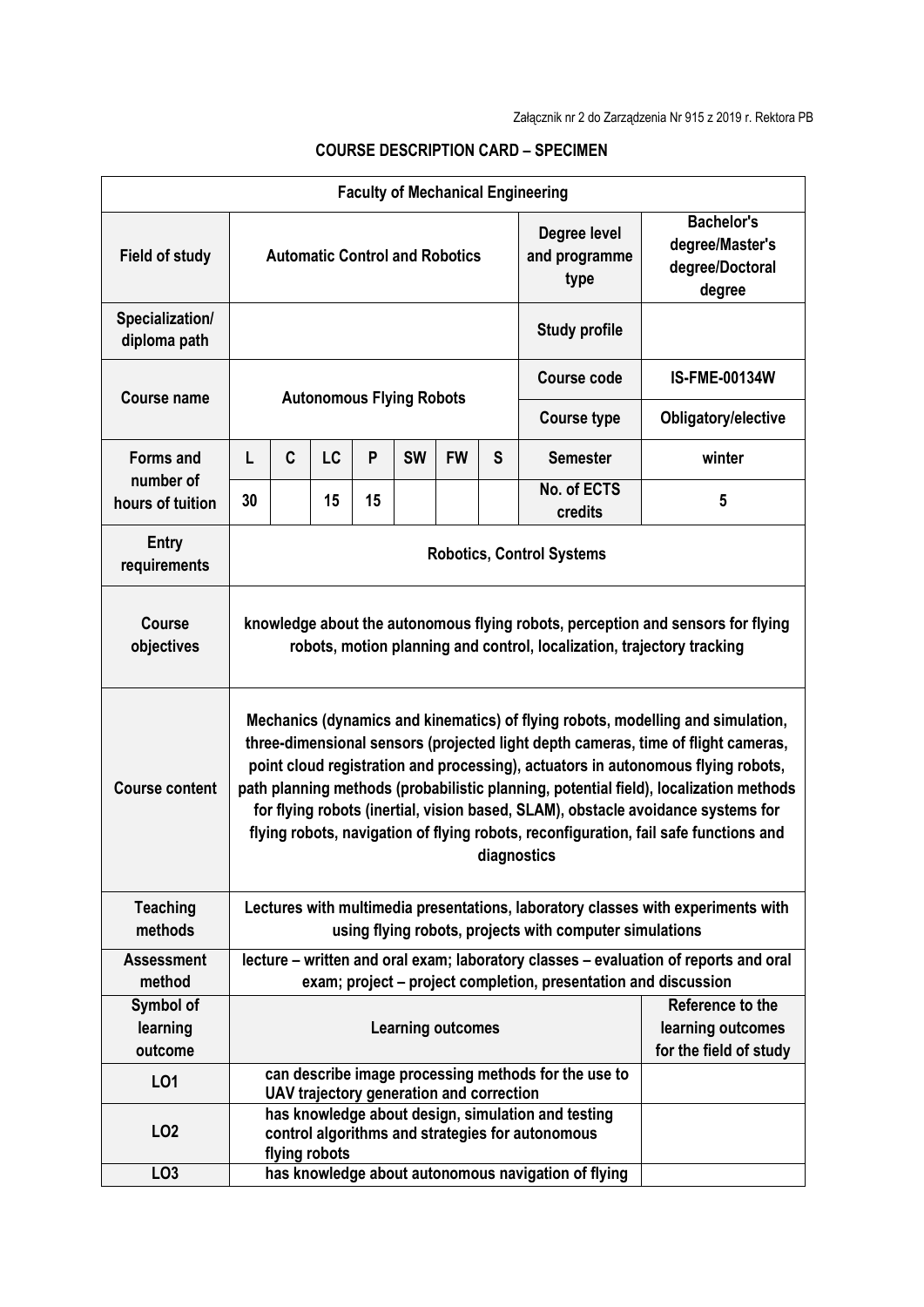|                       | robots                                                                                                                                      |                                  |                        |  |  |  |  |  |  |
|-----------------------|---------------------------------------------------------------------------------------------------------------------------------------------|----------------------------------|------------------------|--|--|--|--|--|--|
| <b>LO4</b>            | can describe and modelling of autonomous flying<br>robots components                                                                        |                                  |                        |  |  |  |  |  |  |
| LO <sub>5</sub>       | can design multi-criteria control algorithms and path<br>planning algorithms for flying robots                                              |                                  |                        |  |  |  |  |  |  |
| LO <sub>6</sub>       | can design diagnostics functions and fail safe<br>functions for flying robots                                                               |                                  |                        |  |  |  |  |  |  |
| Symbol of<br>learning | Methods of assessing the learning outcomes                                                                                                  |                                  | Type of tuition during |  |  |  |  |  |  |
| outcome               |                                                                                                                                             | which the outcome is<br>assessed |                        |  |  |  |  |  |  |
| L01                   | participation in lectures                                                                                                                   | L                                |                        |  |  |  |  |  |  |
| LO <sub>2</sub>       | participation in lectures and projects                                                                                                      | L, P                             |                        |  |  |  |  |  |  |
| LO <sub>3</sub>       | participation in lectures, laboratory classes and<br>projects                                                                               | L, LC, P                         |                        |  |  |  |  |  |  |
| <b>LO4</b>            | participation in projects, realization of project<br>exercises                                                                              | P                                |                        |  |  |  |  |  |  |
| LO <sub>5</sub>       | participation in projects, solution of project exercises,<br>participation in laboratory classes and realization of<br>laboratory exercises | LC, P                            |                        |  |  |  |  |  |  |
| LO <sub>6</sub>       | participation in projects, solution of project exercises,<br>participation in laboratory                                                    | LC, P                            |                        |  |  |  |  |  |  |
|                       | Student workload (in hours)                                                                                                                 |                                  | No. of hours           |  |  |  |  |  |  |
|                       | lecture attendance                                                                                                                          | 30                               |                        |  |  |  |  |  |  |
|                       | participation in classes, laboratory classes, etc.                                                                                          | 30                               |                        |  |  |  |  |  |  |
|                       | preparation for classes, laboratory classes, projects,<br>seminars, etc.                                                                    | 47                               |                        |  |  |  |  |  |  |
| <b>Calculation</b>    | working on projects, reports, etc.                                                                                                          | 10                               |                        |  |  |  |  |  |  |
|                       | participation in student-teacher sessions related to the<br>classes/seminar/project                                                         | 4                                |                        |  |  |  |  |  |  |
|                       | implementation of project tasks                                                                                                             | 10                               |                        |  |  |  |  |  |  |
|                       | preparation for and participation in exams/tests                                                                                            | 5                                |                        |  |  |  |  |  |  |
|                       | <b>TOTAL:</b>                                                                                                                               |                                  | $13\overline{6}$       |  |  |  |  |  |  |
|                       | <b>HOURS</b>                                                                                                                                | No. of<br><b>ECTS</b><br>credits |                        |  |  |  |  |  |  |
|                       | Student workload - activities that require direct teacher participation                                                                     | 64                               | 2.5                    |  |  |  |  |  |  |
|                       | Student workload - practical activities                                                                                                     | 86                               | 3                      |  |  |  |  |  |  |
|                       | 1. Beard R., McLain T. W., Small Unmanned Aircraft: Theory and Practice, Princeton<br><b>University Press, 2012</b>                         |                                  |                        |  |  |  |  |  |  |
| <b>Basic</b>          | 2. Valavanis K. P., Vachtsevanos G. J., Handbook of Robotics, Springer-Verlag                                                               |                                  |                        |  |  |  |  |  |  |
| references            | Gmbh, 2008                                                                                                                                  |                                  |                        |  |  |  |  |  |  |
|                       | 3. Napolitano M. R., Aircraft Dynamics, from modelling to simulation, John Wiley &<br><b>Sons, 2012</b>                                     |                                  |                        |  |  |  |  |  |  |
|                       | 1. Bovik A., Handbook of Image and Video Processing, Academic Press, 1st edition,                                                           |                                  |                        |  |  |  |  |  |  |
| <b>Supplementary</b>  | 2000                                                                                                                                        |                                  |                        |  |  |  |  |  |  |
| references            | 2. Bestaoui S. Y., Smart Autonomous Aircraft, flight control and planning for UAV,<br>2016                                                  |                                  |                        |  |  |  |  |  |  |